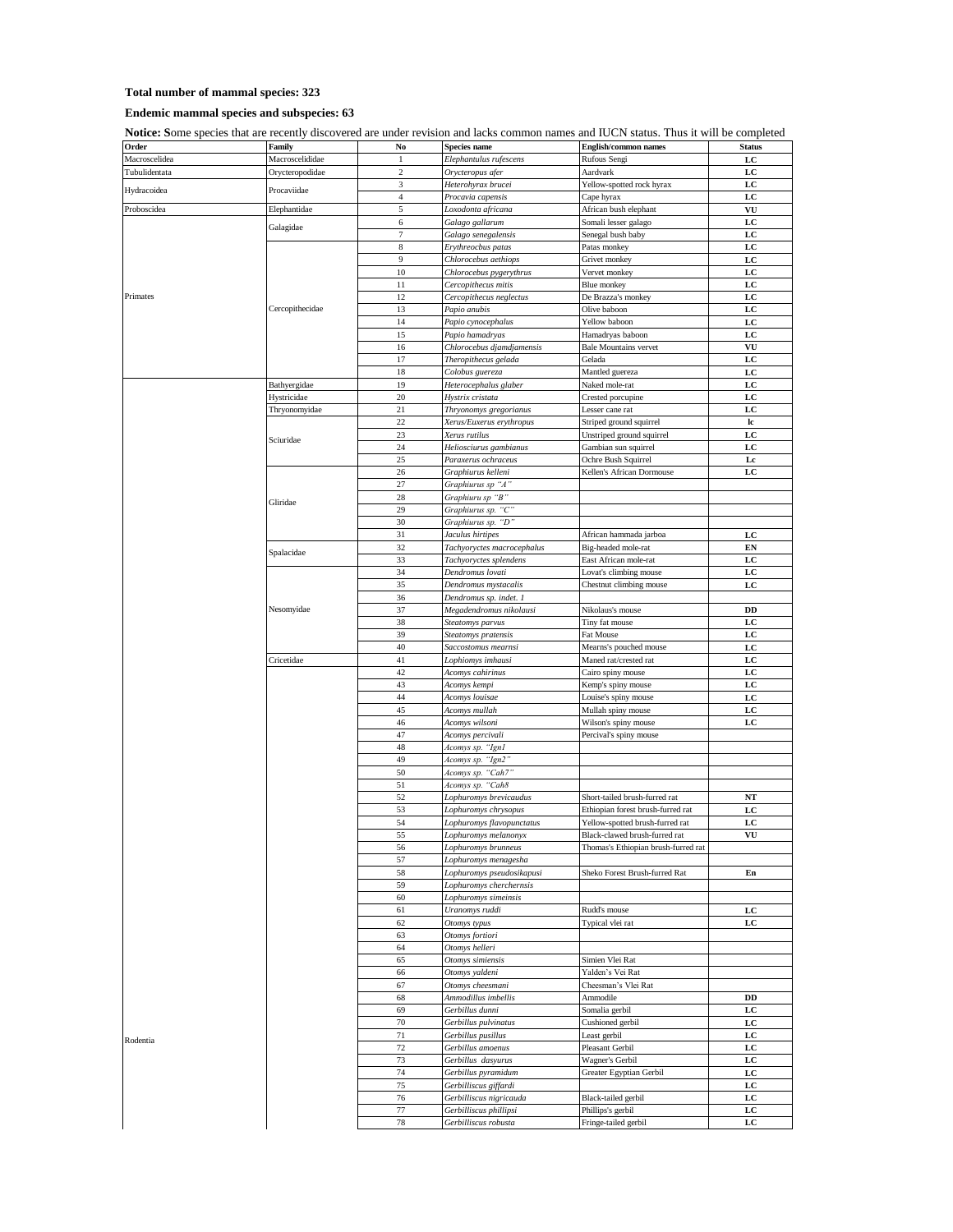|                            |                 | 79         | Gerbilliscus sp. "Babile                      |                                                                |           |
|----------------------------|-----------------|------------|-----------------------------------------------|----------------------------------------------------------------|-----------|
|                            |                 | 80         | Taterillus emini                              | Emin's gerbil                                                  | LC        |
|                            |                 | 81         | Aethomys hindei                               | Hinde's rock rat                                               | LC        |
|                            |                 | 82         | Aethomys kaiseri                              | Kaiser's Aethomys                                              |           |
|                            | Muridae         |            |                                               |                                                                |           |
|                            |                 | 83         | Arvicanthis abyssinicus                       | Abyssinian grass rat                                           | LC        |
|                            |                 | 84         | Arvicanthis blicki                            | Blick's grass rat                                              | NT        |
|                            |                 | 85         | Arvicanthis niloticus "C2-C4"                 |                                                                | LC        |
|                            |                 | 86         | Arvicanthis niloticus                         | African grass rat                                              | LC        |
|                            |                 |            |                                               |                                                                |           |
|                            |                 | 87         | Arvicanthus nearnsi                           |                                                                |           |
|                            |                 | 88         | Arvicanthis saturatus                         |                                                                |           |
|                            |                 | 89         | Arvicanthis raffertyi                         |                                                                |           |
|                            |                 | 90         | Arvicanthis somalicus                         | Neumann's grass rat                                            | LC        |
|                            |                 | 91         | Dasymys griseifrons                           |                                                                |           |
|                            |                 |            |                                               |                                                                |           |
|                            |                 | 92         | Desmomys harringtoni                          | Harrington's rat                                               | LC        |
|                            |                 | 93         | Desmomys valdeni                              | Yalden's rat                                                   | EN        |
|                            |                 | 94         | Grammomys minnae                              | Ethiopian thicket rat                                          | VU        |
|                            |                 | 95         | Grammomys sp. "m4"                            |                                                                |           |
|                            |                 | 96         |                                               |                                                                | LC        |
|                            |                 |            | Lemniscomys macculus                          | Buffoon striped grass mouse                                    |           |
|                            |                 | 97         | Lemniscomys striatus                          | Typical striped grass mouse                                    | LC        |
|                            |                 | 98         | Lemniscomys zebra                             | Heuglin's striped grass mouse                                  | LC        |
|                            |                 | 99         | Mastomys awashensis                           | Awash multimammate mouse                                       | VU        |
|                            |                 | 100        |                                               | Guinea multimammate mouse                                      | LC        |
|                            |                 |            | Mastomys erythroleucus                        |                                                                |           |
|                            |                 | 101        | Mastomys natalensis                           | Natal multimammate mouse                                       | LC        |
|                            |                 | 102        | Mastomys kollmannspergeri                     | Kollmannsperger's Mastomys                                     | lc        |
|                            |                 | 103        | Mus imberbis                                  | Ethiopian striped mouse                                        | LC        |
|                            |                 | 104        | Mus Mahomet                                   | Mahomet mouse                                                  | LC        |
|                            |                 |            |                                               |                                                                |           |
|                            |                 | 105        | Mus musculus                                  | House mouse                                                    | LC        |
|                            |                 | 106        | Mus proconodon                                |                                                                | LC        |
|                            |                 | 107        | Mus sp. "Harena"                              |                                                                | LC        |
|                            |                 | 108        | Mus minutoides                                |                                                                | lc        |
|                            |                 | 109        | Mus musculoides                               |                                                                |           |
|                            |                 |            |                                               |                                                                |           |
|                            |                 | 110        | Mus sp. "Koi River'                           |                                                                |           |
|                            |                 | 111        | Mus tenellus                                  | Delicate mouse                                                 | LC        |
|                            |                 | 112        | Rattus rattus                                 | House Rat or Black Rat                                         |           |
|                            |                 | 113        | Mylomys rex                                   | Ethiopian mylomys                                              | DD        |
|                            |                 |            |                                               |                                                                | LC        |
|                            |                 | 114        | Myomyscus brockmani                           | Brockman's rock mouse                                          |           |
|                            |                 | 115        | Nilopegamys plumbeus                          | Ethiopian amphibious rat                                       | <b>CR</b> |
|                            |                 | 116        | Oenomys hypoxanthus                           | rusty-nosed rat                                                | LC        |
|                            |                 | 117        | Stenocephalemys albipes                       | Ethiopian white-footed mouse                                   | LC        |
|                            |                 | 118        | Stenocephalemys albocaudata                   | Ethiopian narrow-headed rat                                    | LC        |
|                            |                 |            |                                               |                                                                |           |
|                            |                 | 119        | Stenocephalemys griseicauda                   | Gray-tailed narrow-headed rat                                  | LC        |
|                            |                 |            |                                               |                                                                | DD        |
|                            |                 | 120        | Stenocephalemys ruppi                         | Rupp's mouse                                                   |           |
|                            |                 | 121        | Stenocephalemys sp. "A"                       |                                                                |           |
|                            |                 |            |                                               |                                                                |           |
|                            |                 | 122        | Stenocephalemys "pseudogriseicauda"           |                                                                |           |
|                            |                 | 123        | Thallomys paedulcus                           | Acacia rat                                                     | LC        |
|                            | Ctenodactylidae | 124        | Pectinator spekei                             | Speke's pectinator                                             | LC        |
|                            |                 | 125        | Lepus fagani                                  | bush hare                                                      | DD        |
|                            |                 | 126        | Lepus habessinicus                            | Abyssinian hare                                                | LC        |
|                            | Leporidae       |            |                                               |                                                                |           |
|                            |                 | 127        | Lepus crawshayi                               | African savanna hare                                           | lc        |
|                            |                 | 128        | Lepus starcki                                 | Ethiopian highland hare                                        | LC        |
|                            |                 | 129        | Atelerix albiventris                          | White-dellied hedgehog                                         | LC        |
|                            | Erinaceidae     | 130        | Paraechinus aethiopicus                       | Ethiopian hedgehog                                             | LC        |
|                            |                 | 131        | Crocidura baileyi                             | Bailey's shrew                                                 | EN        |
|                            |                 |            |                                               |                                                                |           |
|                            |                 | 132        | Crocidura bottegi                             | Bottego's shrew                                                | DD        |
|                            |                 | 133        | Crocidura bottegoides                         | Bale shrew                                                     | EN        |
|                            |                 | 134        | Crocidura afeworkbekelei                      | Sanetti shrew                                                  | NE        |
|                            |                 | 135        | Crocidura fulvastra                           | Savanna shrew                                                  | LC        |
|                            |                 | 136        | Crocidura fuscomurina                         | Bicolored musk shrew                                           | LC        |
|                            |                 |            |                                               |                                                                |           |
|                            |                 | 137        | Crocidura glassi                              | Glass's shrew                                                  | VU        |
|                            |                 | 138        | Crocidura harenna                             | Harenna shrew                                                  | CR        |
|                            |                 | 139        | Crocidura hildegardeae                        | Hildegarde's shrew                                             | LC        |
|                            |                 | 140        | Crocidura Lucina                              | Lucina's shrew                                                 | VU        |
|                            |                 | 141        |                                               | Mauritanian shrew                                              |           |
|                            |                 |            | Crocidura lusitania                           |                                                                | vu        |
|                            |                 | 142        | Crocidura macmillani                          | MacMillan's shrew                                              | VU        |
|                            |                 | 143        | Crocidura nana                                | Somali dwarf shrew                                             | LC        |
|                            |                 | 144        | Crocidura nigrofusca                          | African black shrew                                            | LC        |
|                            | Soricidae       | 145        | Crocidura yaldeni                             | Beletta shrew                                                  | DD        |
|                            |                 |            |                                               |                                                                |           |
|                            |                 | 146        | Crocidura olivieri                            | African giant shrew                                            | LC        |
|                            |                 | 147        | Crocidura parvipes                            | Small-footed shrew                                             | LC        |
|                            |                 | 148        | Crocidura pasha                               | Sahelian tiny shrew                                            | LC        |
|                            |                 | 149        | Crocidura phaeura                             | Guramba shrew                                                  | EN        |
|                            |                 |            |                                               |                                                                |           |
|                            |                 | 150        | Crocidura smithii                             | Desert musk shrew                                              | LC        |
|                            |                 | 151        | Crocidura somalica                            | Somali shrew                                                   | LC        |
|                            |                 | 152        | Crocidura thalia                              | Thalia's shrew                                                 | LC        |
|                            |                 | 153        | Crocidura viaria                              | Savanna path shrew                                             | LC        |
|                            |                 | 154        |                                               | Voi shrew                                                      | LC        |
|                            |                 |            | Crocidura voi                                 |                                                                |           |
|                            |                 | 155        | Crocidura yankariensis                        | Yankari shrew                                                  | LC        |
|                            |                 | 156        | Crocidura zaphiri                             | Zaphir's shrew                                                 | DD        |
|                            |                 | 157        | Suncus etruscus                               | Etruscan shrew                                                 | LC        |
| Lagomorpha<br>Eulipotyphla |                 | 158        |                                               |                                                                |           |
|                            |                 |            | Suncus megalurus                              | Climbing shrew                                                 | LC        |
|                            |                 | 159        | Eidolon helvum                                | Straw-coloured fruit bat                                       | NT        |
|                            |                 | 160<br>161 | Epomophorus gambianus<br>Epomophorus labiatus | Gambian epauletted fruit bat<br>Ethiopian epauletted fruit bat | LC<br>LC  |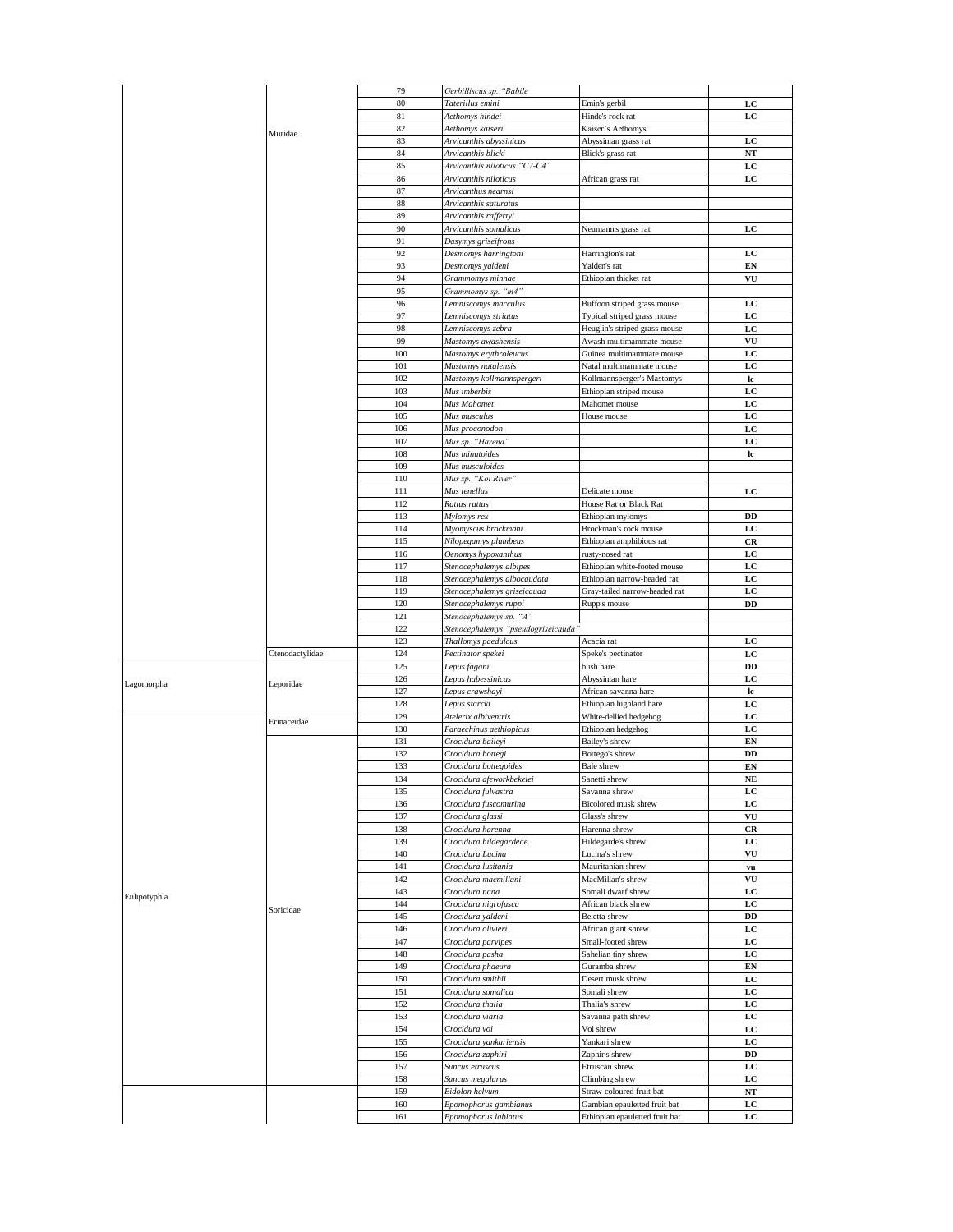|                   | Pteropodidae                 | 162 | Epomophorus minimus      | East African epauletted fruit bat   | LC          |
|-------------------|------------------------------|-----|--------------------------|-------------------------------------|-------------|
|                   |                              | 163 | Hypsignathus monstrosus  | Hammer-headed bat                   | LC          |
|                   |                              | 164 | Lissonycteris angolensis | Angolan soft-furred fruit bat       | LC          |
|                   |                              | 165 | Micropteropus pusillus   | Peters's dwarf epauletted fruit bat | LC          |
|                   |                              |     |                          |                                     |             |
|                   |                              | 166 | Rousettus aegyptiacus    | Egyptian rousette                   | LC          |
|                   |                              | 167 | Rousettus lanosus        | Long-haired rousette                | LC          |
|                   |                              | 168 | Kerivoula lanosa         | woolly bat                          | LC          |
|                   |                              | 169 | Myotis bocagii           | Rufous mouse-eared bat              | LC          |
|                   |                              | 170 | Myotis morrisi           | Morris's bat                        | DD          |
|                   |                              |     |                          |                                     |             |
|                   |                              | 171 | Myotis scotti            | Scott's mouse-eared bat             | VU          |
|                   |                              | 172 | Myotis tricolor          | Cape hairy bat                      | LC          |
|                   |                              | 173 | Myotis welwitschii       | Welwitsch's bat                     | LC          |
|                   |                              | 174 | Glauconycteris variegata | Varigated butterfly bat             | LC          |
|                   |                              |     | Laephotis wintoni        |                                     |             |
|                   |                              | 175 |                          | De Winton's long-eared bat          | LC          |
|                   |                              | 176 | Mimetillus moloneyi      | Moloney's mimic bat                 | $_{\rm LC}$ |
|                   |                              | 177 | Neoromicia capensis      | Cape serotine/ pipistrelle          | LC          |
|                   |                              | 178 | Neoromicia guineensis    | Tiny serotine/ pipistrelle          | LC          |
|                   |                              | 179 | Neoromicia nanus         | Banana pipistrelle                  | LC          |
|                   |                              | 180 | Neoromicia somalicus     |                                     | LC          |
|                   |                              |     |                          | Somali serotine/ pipistrelle        |             |
|                   |                              | 181 | Neoromicia tenuipinnis   | White-winged serotine pipistrelle   | LC          |
|                   |                              | 182 | Neoromicia zuluensis     | Zulu serotine/pipistrelle           | LC          |
|                   | Vespertilionidae             | 183 | Nycticeinops schlieffeni | Schlieffen's bat                    | LC          |
|                   |                              | 184 | Pipistrellus aero        | Mount Gargues pipistrelle           | DD          |
|                   |                              |     |                          |                                     |             |
|                   |                              | 185 | Pipistrellus rueppelli   | Rüppell's pipistrelle               | LC          |
|                   |                              | 186 | Pipistrellus rusticus    | Rusty Pipistrelle                   | LC          |
|                   |                              | 187 | Pipistrellus hesperidus  | Dusky pipistrelle                   | dd          |
|                   |                              | 188 | Pipistrellus nanulus     | <b>Tiny Pipistrelle</b>             | LC          |
|                   |                              |     |                          |                                     |             |
|                   |                              | 189 | Plecotus balensis        | Ethiopian big-eared bat             | DD          |
|                   |                              | 190 | Plecotus christii        | Christie's long-eared bat           | DD          |
|                   |                              | 191 | Scotoecus hindei         | Dark-winged bats                    | dd          |
|                   |                              | 192 | Scotoecus hirundo        | Dark-winged lesser house bat        | LC          |
|                   |                              | 193 | Scotophilus dinganii     | African yellow bat                  | LC          |
|                   |                              |     |                          |                                     |             |
|                   |                              | 194 | Scotophilus viridis      | Greenish yellow bat                 | LC          |
|                   |                              | 195 | Scotophilus ejetai       | Ejeta's House Bat                   | Lc          |
|                   |                              | 196 | Miniopterus inflatus     | Greater long-fingered bat           | LC          |
|                   |                              | 197 | Miniopterus africanus    | African longwinded bat              | lc          |
|                   |                              |     |                          |                                     |             |
|                   |                              | 198 | Miniopterus schreibersii | Common bent-wing bat                | NT          |
|                   |                              | 199 | Rhinopoma hardwickei     | Lesser mouse-tailed bat             | LC          |
|                   |                              | 200 | Rhinopoma macinnesi      | Macinnes's mouse-tailed bat         | DD          |
|                   | Rhinopomatidae               | 201 | Rhinopoma microphyllum   | Greater mouse-tailed bat            | LC          |
| Chiroptera (bats) |                              | 202 |                          | Small mouse-tailed bat              | LC          |
|                   |                              |     | Rhinopoma muscatellum    |                                     |             |
|                   | Molossidae                   | 203 | Tadarida ansorgei        | Ansorge's free-tailed bat           | LC          |
|                   |                              | 204 | Tadarida lecogaster      | Grandidiers free-tailed bat         | lc          |
|                   |                              | 205 | Tadarida bemmeleni       | Gland-tailed free-tailed bat        | LC          |
|                   |                              | 206 | Tadarida bivittata       | Spotted free-tailed bat             | LC          |
|                   |                              |     |                          |                                     |             |
|                   |                              | 207 | Tadarida chapini         | Chapin's free-tailed bat            | LC          |
|                   |                              | 208 | Tadarida nigeriae        | Nigerian free-tailed bat            | LC          |
|                   |                              | 209 | Tadarida pumila          | Little free-tailed bat              | LC          |
|                   |                              | 210 | Tadarida condylurus      | Angolan free-tailed bat             | LC          |
|                   |                              | 211 | Tadarida midas           | Midas free-tailed bat               | LC          |
|                   |                              |     |                          |                                     |             |
|                   |                              | 212 | Mops annulus             | Dwarf free-tailed bat               | LC          |
|                   |                              | 213 | Mormopterus acetabulosus | Natal free-tailed bat               | VU          |
|                   |                              | 214 | Otomops martiensseni     | Large-eared free-tailed bat         | NT          |
|                   |                              | 215 | Platymops setiger        | Peters's flat-headed bat            | LC          |
|                   |                              | 216 | Tadarida ventralis       | African giant free-tailed bat       | DD          |
|                   |                              |     |                          |                                     |             |
|                   |                              | 217 | Coleura afra             | African sheath-tailed bat           | LC          |
|                   | Emballonuridae<br>Nycteridae | 218 | Taphozous mauritianus    | Mauritian tomb bat                  | LC          |
|                   |                              | 219 | Taphozous perforatus     | Egyptian tomb bat                   | LC          |
|                   |                              | 220 | Nycteris aurita          | Andersen's slit-faced bat           | LC          |
|                   |                              | 221 |                          | Hairy slit-faced bat                |             |
|                   |                              |     | Nycteris hispida         |                                     | LC          |
|                   |                              | 222 | Nycteris macrotis        | Large-eared slit-faced bat          | LC          |
|                   |                              | 223 | Nycteris parisii         | Parissi's slit-faced bat            | DD          |
|                   |                              | 224 | Nycteris thebaica        | Egyptian slit-faced bat             | LC          |
|                   |                              | 225 | Cardioderma cor          | Heart-nosed bat                     | LC          |
|                   | Megadermatidae               |     |                          |                                     |             |
|                   |                              | 226 | Lavia frons              | Yellow-winged bat                   | LC          |
|                   | Rhinolophidae                | 227 | Rhinolophus blasii       | Blasius's horseshoe bat             | LC          |
|                   |                              | 228 | Rhinolophus clivosus     | Geoffroy's horseshoe bat            | LC          |
|                   |                              | 229 | Rhinolophus eloquens     | Eloquent horseshoe bat              | DD          |
|                   |                              |     |                          |                                     |             |
|                   |                              | 230 | Rhinolophus fumigatus    | Rüppell's horseshoe bat             | LC          |
|                   |                              | 231 | Rhinolophus hildebrandti | Hildebrandt's horseshoe bat         | LC          |
|                   |                              | 232 | Rhinolophus hipposideros | Lesser horseshoe bat                | LC          |
|                   |                              | 233 | Rhinolophus landeri      | Lander's horseshoe bat              | LC          |
|                   |                              | 234 |                          |                                     |             |
|                   |                              |     | Rhinolophus simulator    | Bushveld horseshoe bat              | LC          |
|                   |                              | 235 | Rhinolophus smithersi    | Smithers's horseshoe bat            | $N\!E$      |
|                   |                              | 236 | Asellia patrizii         | Patrizi's trident leaf-nosed bat    | LC          |
|                   |                              | 237 | Asellia tridens          | rident leaf-nosed bat               | LC          |
|                   |                              | 238 | Hipposideros caffer      | Sundevall's roundleaf bat           | LC          |
|                   |                              |     |                          |                                     |             |
|                   |                              | 239 | Hipposideros vittatus    | stripped leaf nosed bat             | NT          |
|                   |                              | 240 | Hipposideros megalotis   | large-eared round leaf-nosed bat    | LC          |
|                   |                              | 241 | Hipposideros fuliginosus | Sooty leaf-nosed bat                | LC          |
|                   |                              | 242 | Hipposideros ruber       | Noack's roundleaf bat               | LC          |
|                   |                              |     |                          |                                     |             |
|                   |                              | 243 | Hipposideros abae        | Aba Roundleaf Bat                   | LC          |
|                   |                              | 244 | Triaenops persicus       | African Trident Bat                 | LC          |